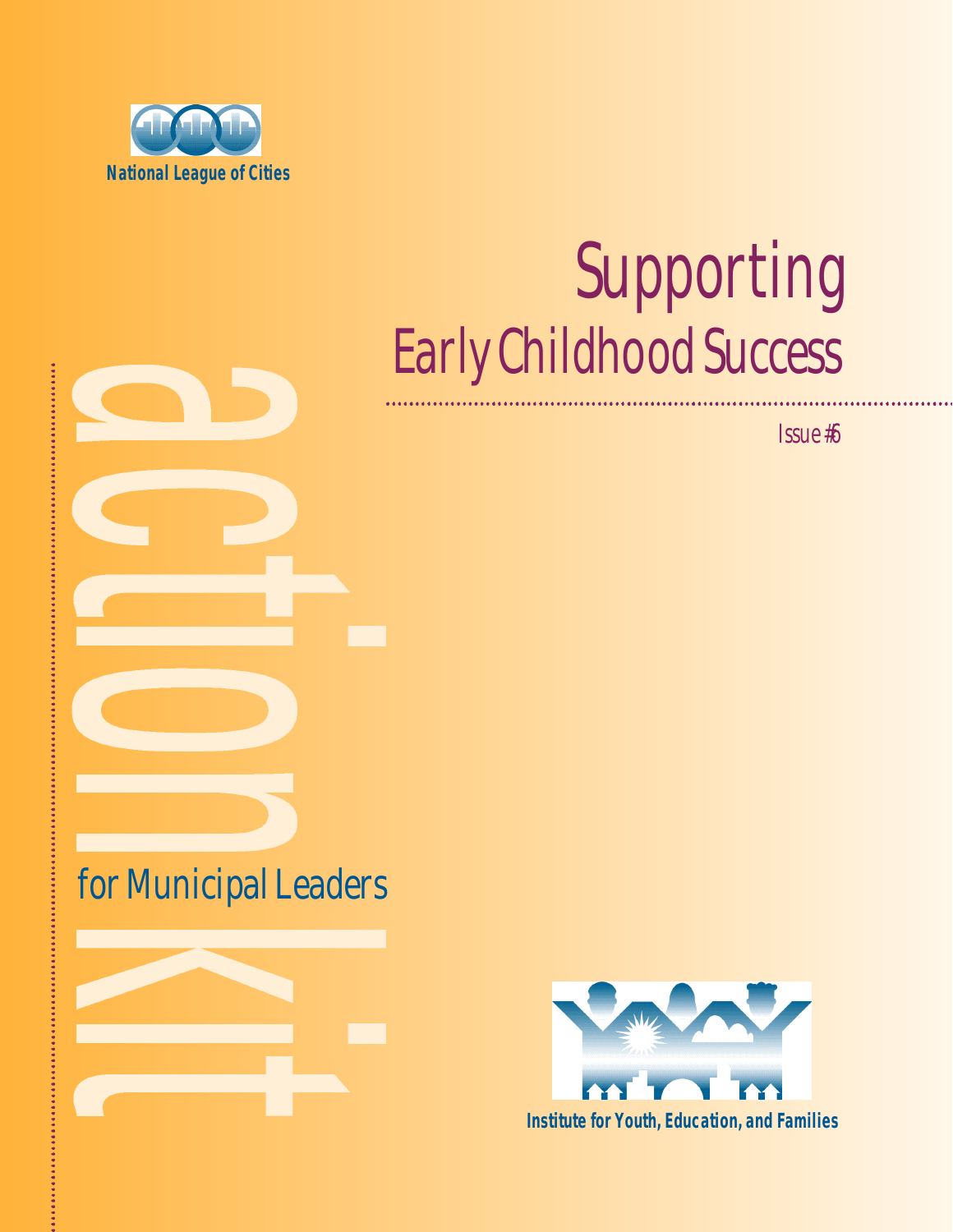ow well children learn and grow during their early years has longlasting consequences for them, their families, and the communities in which they live. Efforts to promote the full and healthy development ow well children learn and grow during their early years has long-<br>lasting consequences for them, their families, and the communities in<br>which they live. Efforts to promote the full and healthy development<br>of young childre studies suggest that every \$1 invested in early childhood yields \$7 in longterm benefits to society.

Municipal initiatives to support parents, promote child health and safety, and improve access to high-quality child care can help cities in five key ways:

*Positive experiences between birth and school entry boost a child's healthy development and future prospects.* Research clearly demonstrates that the "hard wiring" of a child's brain occurs during these early years. Children who get off to a good start are less likely to be held back or to get into trouble in school. Studies have even shown that early childhood success can lead to higher college graduation rates, lower crime rates, and reduced need for emergency services many years later.

*Families are more stable when the needs of their young children are met.* When children are healthy and in reliable care, their parents are more likely to maintain steady employment and are typically more productive workers.

*When children enter school ready to learn, schools are better able to meet high standards and student needs.* Successful schools benefit all students, improve a city's livability, and help develop a strong future workforce.

*Strong early childhood programs are a valuable asset for local economic development.* In the short term, these programs can help attract better workers and support working parents. In the longer term, a city that has made the necessary investments to maintain a quality workforce over time is likely to be more appealing to businesses looking for a stable location.

*Early childhood initiatives that expand access to quality services help "level the playing field."* Economic, racial, and ethnic disparities are too often perpetuated from one generation to the next unless children from disadvantaged households have the kinds of early childhood opportunities that are commonplace among their more advantaged peers.

This action kit outlines a wide range of steps that municipal leaders can take to reap these benefits by supporting parents and promoting early childhood success.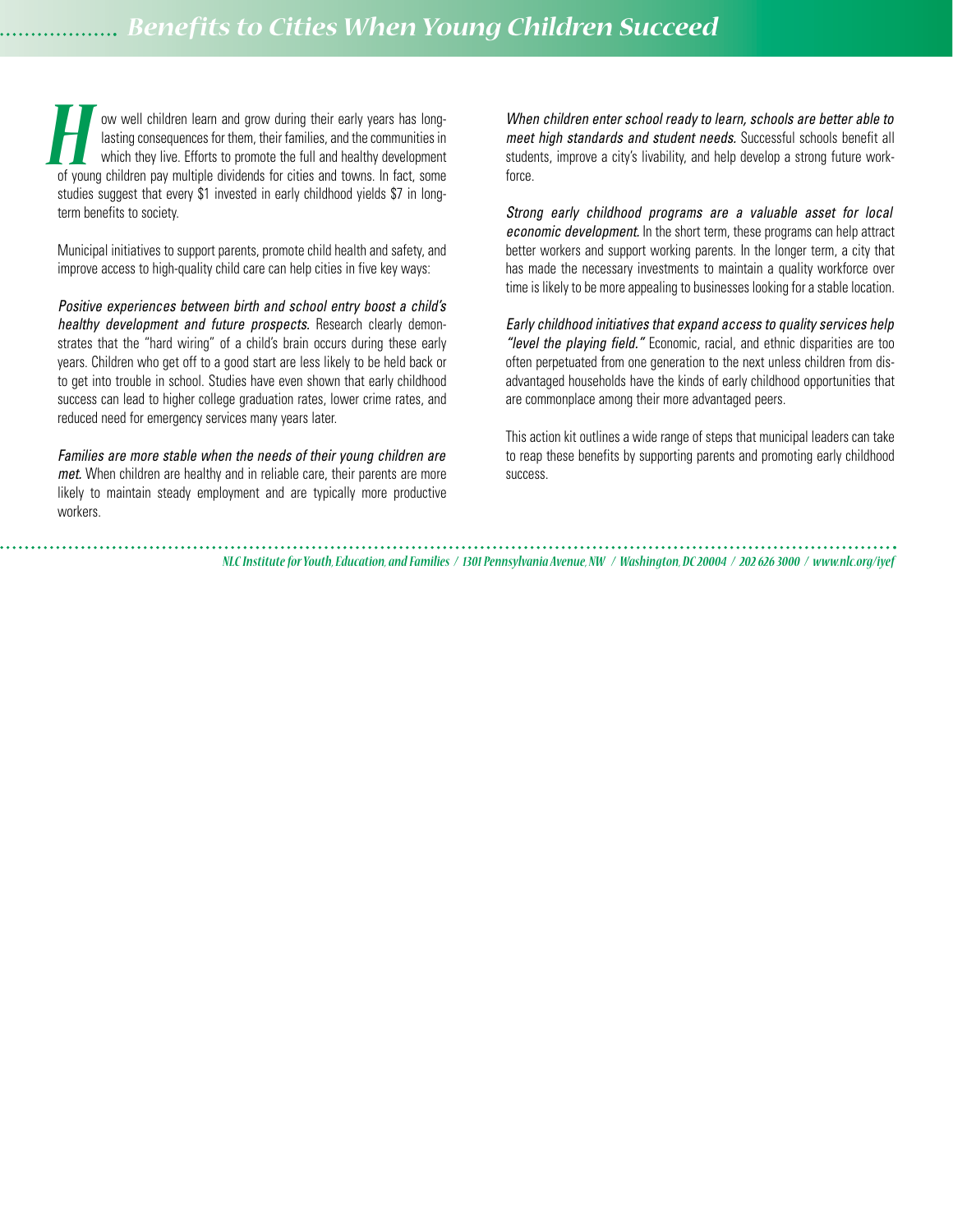ity officials are well positioned to spearhead or support community initiatives that help young children succeed. Even in smaller communities, mayors and city councilmembers can play key roles in improving outcomes for young children and their families. Municipal leaders can take action to promote early childhood success by: Ity officials are well positioned to spearhead or support community ini-<br>
tiatives that help young children succeed. Even in smaller communities,<br>
tiatives that help young children succeed. Even in smaller communities,<br>
co

- $\diamond$  Assessing community needs to better understand how young children and their families are currently being served and prepare locallyappropriate strategies to help more children enter school ready to learn;
- $\Diamond$  Making early childhood a priority in the community and throughout municipal government;
- $\Leftrightarrow$  Strengthening families to ensure that parents have access to the information, tools, and supports they need to get their children off to a good start in life;
- $\diamond$  Promoting child health and safety through public outreach and education campaigns;
- $\Leftrightarrow$  Enhancing early learning opportunities to ensure that more child care settings provide high-quality developmental programs; and
- $\Leftrightarrow$  Expanding access to high-quality and affordable child care.

*NOTE: This list differs slightly from but covers the same spectrum of roles and issues that are explored in the NLC Advisory Council's 2002 Futures Report, "Our Children, Our Future: Promoting Early Childhood Success in America's Cities." This Action Kit provides detailed implementation strategies, building on the broad roles for municipal officials emphasized in the Futures Report.*

state or county agencies and channeled directly to families or service providers, many mayors and city councilmembers assume they have no role in promoting early childhood success. In fact, even in the absence of an explicit early childhood strategy, municipal leaders in every city and town make spending and policy decisions—in areas ranging from zoning and building code enforcement to parks, libraries, and public safety—that have a substantial impact on young children and their families. The question is not whether city officials play a role in early childhood; it is whether or not they will do so in a thoughtful and purposeful way.

For municipal leaders who recognize the importance of early childhood success to their cities and towns, there are many potential places to begin. In some communities, the first challenge will be to focus attention on an issue that has long been ignored. In others, a substantial base of local programs and past efforts will provide a strong foundation on which to build, but new leadership and resources will be required for future progress.

The key is to identify a promising opportunity and get started. By choosing comfortable roles and activities at the outset, mayors and other city leaders can build upon their strengths and work over time toward a more ambitious agenda that involves community partners and diverse local constituencies. The result in many instances will be a community-wide vision for early childhood success, one that pays dividends for years to come.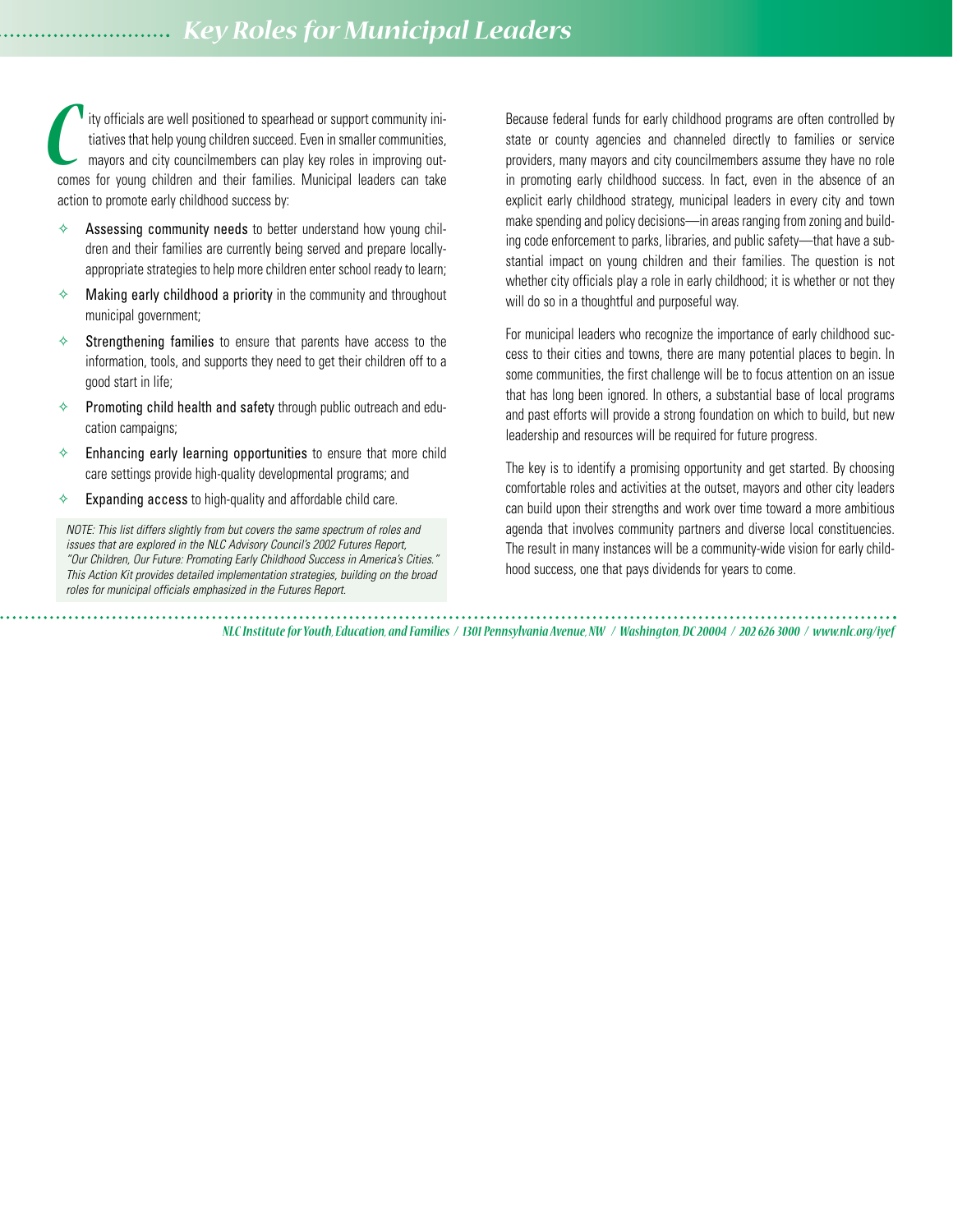hether city leaders have been working on early childhood issues for decades or are becoming engaged for the first time, their efforts are most effective when guided by a clear understanding of The city leaders have been working on early childhood issues for decades or are becoming engaged for the first time, their efforts are most effective when guided by a clear understanding of the changing needs and emerging Municipal leaders can help assess local needs and resources by taking the following steps:

#### *Convene organizations with a stake in early childhood development.*

Key stakeholders—such as child care and early education providers, schools, child care resource and referral agencies (CCR&Rs), local health agencies, and employers—can help evaluate how well current programs are addressing the needs of children and families.

#### *Consult parents about their needs.*

Mayors and city councilmembers, working with faith-based or neighborhood groups, can hold community dialogues to learn more about what parents of young children need and identify barriers that prevent them from making use of existing resources. Local youth or other outreach workers can also be hired to canvass their neighborhoods interviewing parents, and mapping out local resources.

#### *Use city planning agencies and data.*

Many municipalities collect a wide range of data about children and families through various city departments. City leaders can draw upon these data in assessing early childhood needs. For example, geographic information systems used by local planning departments can map out where services are located, show whether early childhood programs are accessible to low-income families, and help target services to areas of greatest need. Census and industry data collected by local economic development agencies can also shed light on growth patterns and future needs.

#### *Enlist the help of local colleges to analyze data.*

Local colleges or CCR&Rs may be able to help cities track child outcomes, population, and economic development trends. For example, indicators such as immunization rates or pre-reading skills at school entry can serve as benchmarks for tracking progress over time. Additionally, by staying on top of changing demographic and industry trends, municipalities can anticipate and prepare for new demands. For instance, will there be a need to focus on bilingual services due to a growing immigrant population? Will it be important to increase services for preschoolers in response to a recent spike in births? Will more care be needed during non-traditional hours for new industries requiring shift work?

*C ommunity Assessment Tool: NLC has developed a tool to help municipal leaders gather critical information on the condition of young children and assess the availability of early childhood activities in their cities. The tool also provides a set of questions that can be used to gain a deeper understanding of the local context through discussions with parents and other community stakeholders. To download a copy of the tool, go to www.nlc.org/iyef.*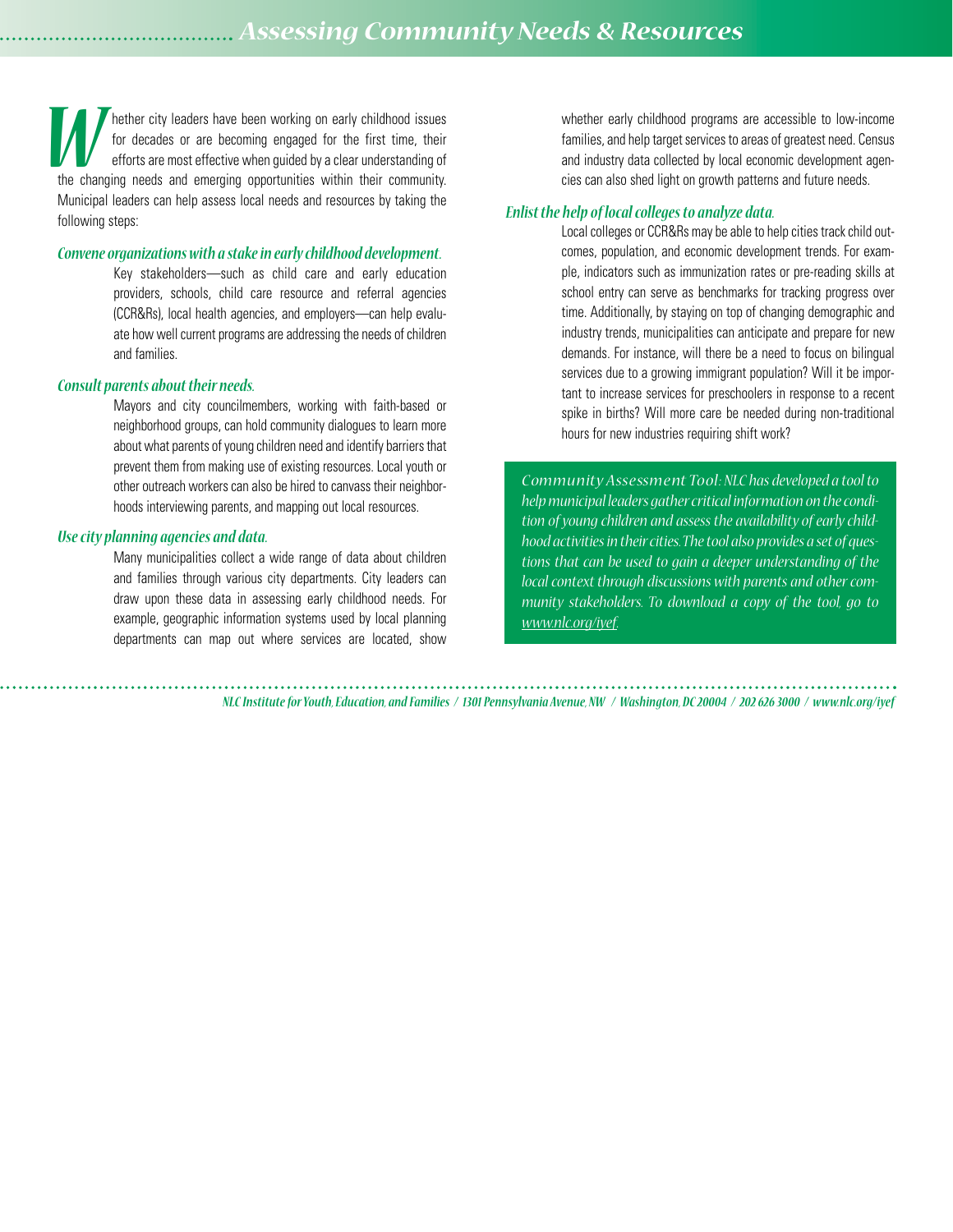o improve outcomes for young children, early childhood success must be a community- and government-wide priority. When city leaders focus attention on early childhood issues, mobilize support for action, o improve outcomes for young children, early childhood success must<br>be a community- and government-wide priority. When city leaders<br>focus attention on early childhood issues, mobilize support for action,<br>and lead by exampl high-quality early care and education and strengthens families. Here are some ideas to consider:

#### *Use the "bully pulpit" to raise awareness and build support.*

Municipal officials can use their influence and visibility with the general public and other policymakers to foster widespread support for local action. Opportunities to highlight the importance of early childhood success include: public speeches to community members; town hall and city council meetings; business roundtables; newspaper editorials; television interviews; and special programs on cable TV local access channels.

#### *Spearhead an early childhood coalition.*

Bringing key stakeholders together increases community buy-in for early childhood initiatives and allows for more effective and coordinated planning. Strong coalitions often include: public school officials; child care and early learning programs; local child care resource and referral agencies; faith-based organizations; health care providers; employers and business organizations; community-based groups; and parents.

#### *Ask all city agencies to join the effort.*

City officials can challenge all municipal staff—from librarians to police officers—to think specifically about how they can support young children and their families as they carry out their core missions. A city "children's budget" can also be an effective tool to highlight and track where local money is being spent on children's services throughout city government.

#### *Designate an early childhood advisor or coordinator.*

In large communities, an advisor to the mayor or senior agency offical who is focused on early childhood success can increase the city's capacity to be a leader on these issues. For instance, the City of San Diego, California's child care coordinator works to create public and private sector collaborations to expand the supply of quality child care.

#### *Augment and leverage early childhood funding.*

City leaders can propose that a local tax levy—or a specified portion of existing taxes—be earmarked for early childhood programs. The City of Santa Fe, New Mexico, allocates three percent of its gross receipts tax to programs involving low-income children and youth. Municipal officials can also bring in private resources by reaching out to philanthropy and business leaders. The City of Seattle, Washington, has challenged local philanthropies to invest in city priorities for children and matches every \$2 of foundation funding with \$1 of city funding, up to a set limit. Finally, as highly visible leaders, mayors and city councilmembers can be effective advocates for increased federal and state funding for early childhood programs.

#### *Model best practices as an employer.*

Municipal leaders can communicate the importance of the early years by ensuring that all city employees have access to parental leave. To help working parents pay for quality care, cities can allow employees to put pre-tax money into a "dependent care account" for child care expenses, or offer direct child care subsidies. Municipalities can also establish on-site child care centers for city workers.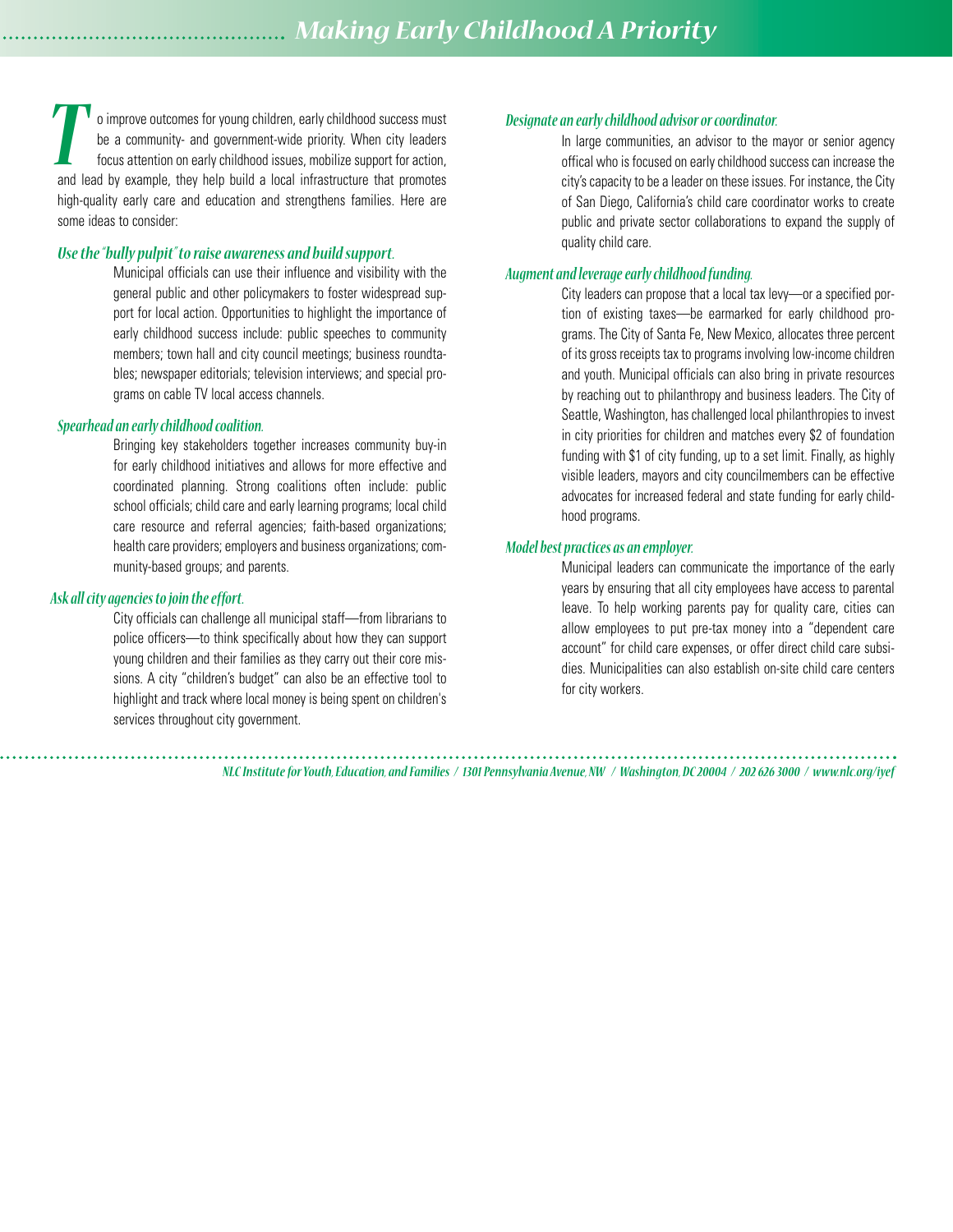arents nurture, teach, advocate for, protect, and promote the health of their children. Whether or not a young child is cared for outside of the home for a portion of the day, a strong family **PERICA** arents nurture, teach, advocate for, protect, and promote the health of their children. Whether or not a young child is cared for outside of the home for a portion of the day, a strong family remains the most impo Municipal leaders can take the following actions to strengthen families—through parent education and information on key resources—so that parents are better able to meet their children's needs:

#### *Lead a public education campaign.*

Mayors and city councilmembers can help get the word out to parents about the importance of the early years in determining future life outcomes through: public service announcements; billboards and transit signs; and printed materials or "new baby kits" for all new parents that are distributed through local hospitals.

#### *Offer or advertise parenting classes.*

Cities can sponsor parent education classes that provide a better understanding of child development, useful parenting techniques, and suggestions for promoting positive early childhood development (such as reading or singing to children, limiting exposure to television, or finding loving ways to discipline children).

#### *Establish a home visiting program.*

Home visitation programs that utilize nurses or other professionals have been proven to enhance child outcomes. Home visitors observe and teach parents one-on-one in the setting where they most often care for their children. Visitors can discuss parenting tips and can also connect new parents to key community resources.

**Example:** The City of Boston, Massachusetts, developed the *Boston Family Guide with activities and services available to children and their families, and Countdown to Kindergarten Boston, an initiative that engages families, educators, and community members in a city-wide effort to celebrate and support the transition into kindergarten.*

#### *Support or create family resource centers.*

Often housed in local schools, recreation centers, health clinics, or other neighborhood meeting facilities, family resource centers are places where parents can go to get information on raising and educating their children. For example, the City of Lansing, Michigan, helps support eleven family resource centers that provide home visits, parent education, parent-child playgroups, and information and referral.

#### *Publish a community resource guide for families.*

Many parents may not be aware of resources available in the community. To help connect families to support, cities can distribute a resource guide through local libraries, community centers or public offices, and make it available on the city's website. City leaders can also establish a public information "help line" to answer questions about community services and programs for young children.

#### *Help connect families to federal and state benefits.*

Through a small investment in outreach and enrollment assistance, municipalities can help families gain access to federal and state programs that improve family stability. For example, mayors and city councilmembers can promote the Earned Income Tax Credit, the Food Stamp Program, free or low-cost health insurance, public housing supports, and available child care or transportation subsidies—all of which can make a huge difference for low-income, working families struggling to make ends meet. City-led outreach efforts to ensure that eligible families receive the help they need can boost significantly the number of children who reap the benefits of proper nutrition, preventive health care, a safe home, and reliable child care.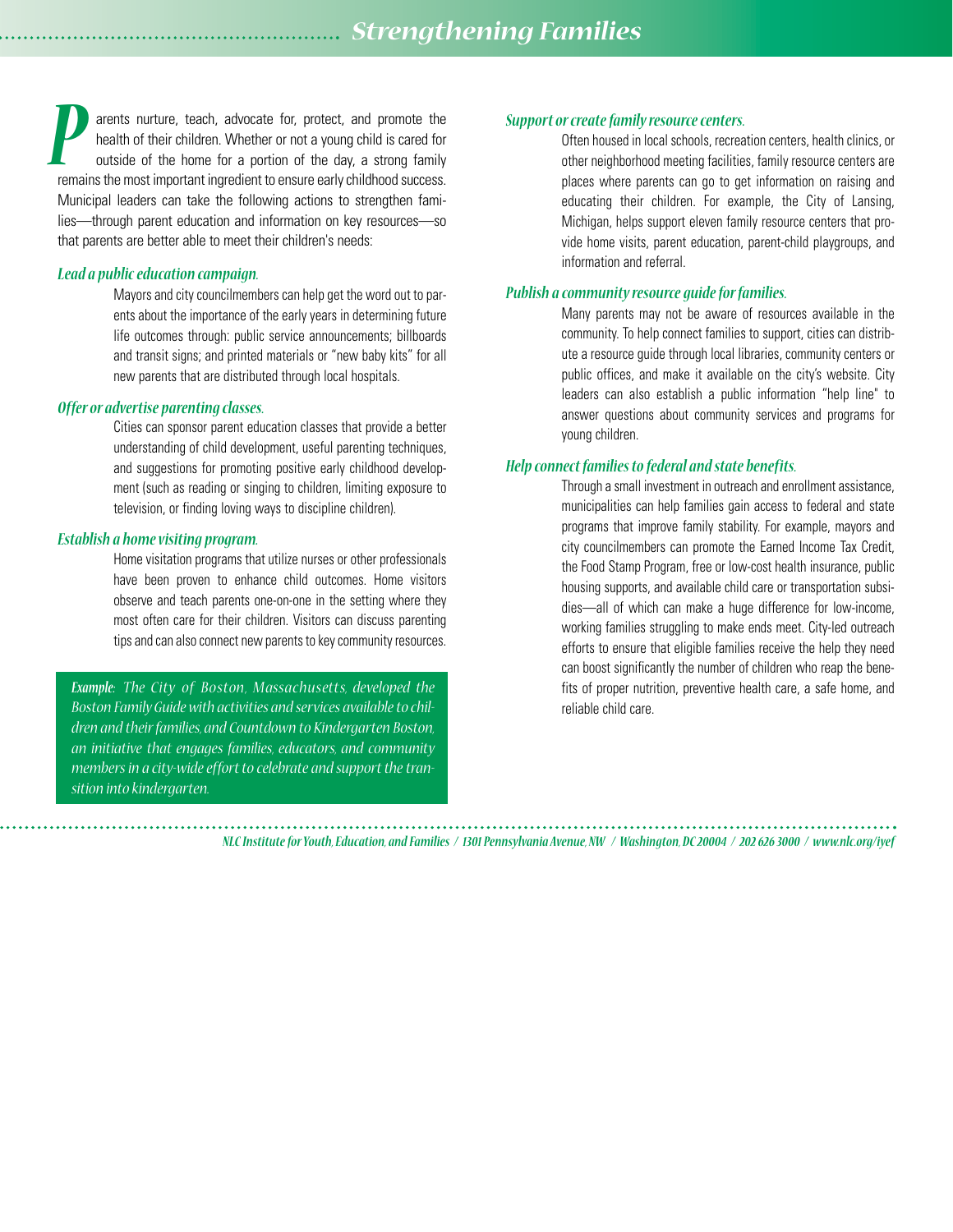nother key component of early childhood success is good health. During the formative years between birth and school entry, children need preventative care to ensure their healthy physical and emotional development, and protection from dangerous hazards that can cause injury, sickness, and even death. Municipal leaders can help promote child health and reduce the risk of harm by supporting outreach and parent education initiatives, enforcing local building codes, and developing child safety campaigns. Specific steps include: **A** *A A* **<b>I EXECUTE:** Interventional development of early childhood success is good health. During the formative years between birth and school entry, children *A A Municipal leaders community centers* ti

#### *Prepare information kits for new parents.*

Many new parents feel overwhelmed at times with the job of caring for an infant or toddler. Cities can offer support by providing information kits for parents leaving the hospital with newborns on how to ensure the healthy development of their child. This information might cover immunizations, well-child check-ups, breastfeeding, and nutrition as well as information on child development, parenting, and community resources. Kits can be developed and distributed with the help of local health and child care providers.

#### *Publicize health insurance and resources for families.*

Many families do not know that they are eligible for free or low-cost health insurance programs such as Medicaid and the State Children's Health Insurance Program (SCHIP). Mayors and city councilmembers can highlight health insurance options through media campaigns; public service announcements; posters and pamphlets; transit ads; and speeches or public appearances. Cities can also support outreach training for health care providers who have direct contact with families. These partners can help with enrollment, and inform parents of available programs.

*Example: The City of Lared o, Texas, produced a public service television ad featuring the mayor, created 25 city-wide billboard displays, and aired information on the local cable system's public access channel to promote the State Children's Health Insurance Program (SCHIP).*

Municipal leaders can work with local health clinics or community centers to offer free child immunizations. Brochures can also be used to stress the importance of immunizations and to advertise where parents can go for services. The City of Detroit, Michigan's health department works with a local television station to sponsor an annual immunization fair that provides parents and children with a fun day in the park and free immunizations for children and youth, ages three months-18 years.

#### *Protect young children from lead poisoning and unsafe housing.*

Lead poisoning is a particularly serious threat to early childhood development in communities with older housing stock. Mayors and city councilmembers can inform parents of the dangers of lead paint and promote abatement efforts through partnerships between local public health agencies, building inspectors, and landlords. In addition, municipalities can use their regulatory powers to ensure compliance with building codes, responding promptly to housing complaints from tenants and using fines or other sanctions to eliminate risks posed by unsafe electrical wiring or structural deficiencies in residential units.

#### *Distribute child safety materials to parents.*

Simple booklets, magnets, and posters can increase public awareness of potential hazards to young children, including automobile accidents, guns, fire, and Sudden Infant Death Syndrome (SIDS). City officials can work with community groups to distribute information at community fairs and events, city offices, and through partnerships with local grocery stores and financial institutions. Tip sheets can be included in municipal employees' paychecks or on grocery bags and store receipts. Additionally, police and fire departments can offer free car safety seat inspections or provide low-cost smoke alarms.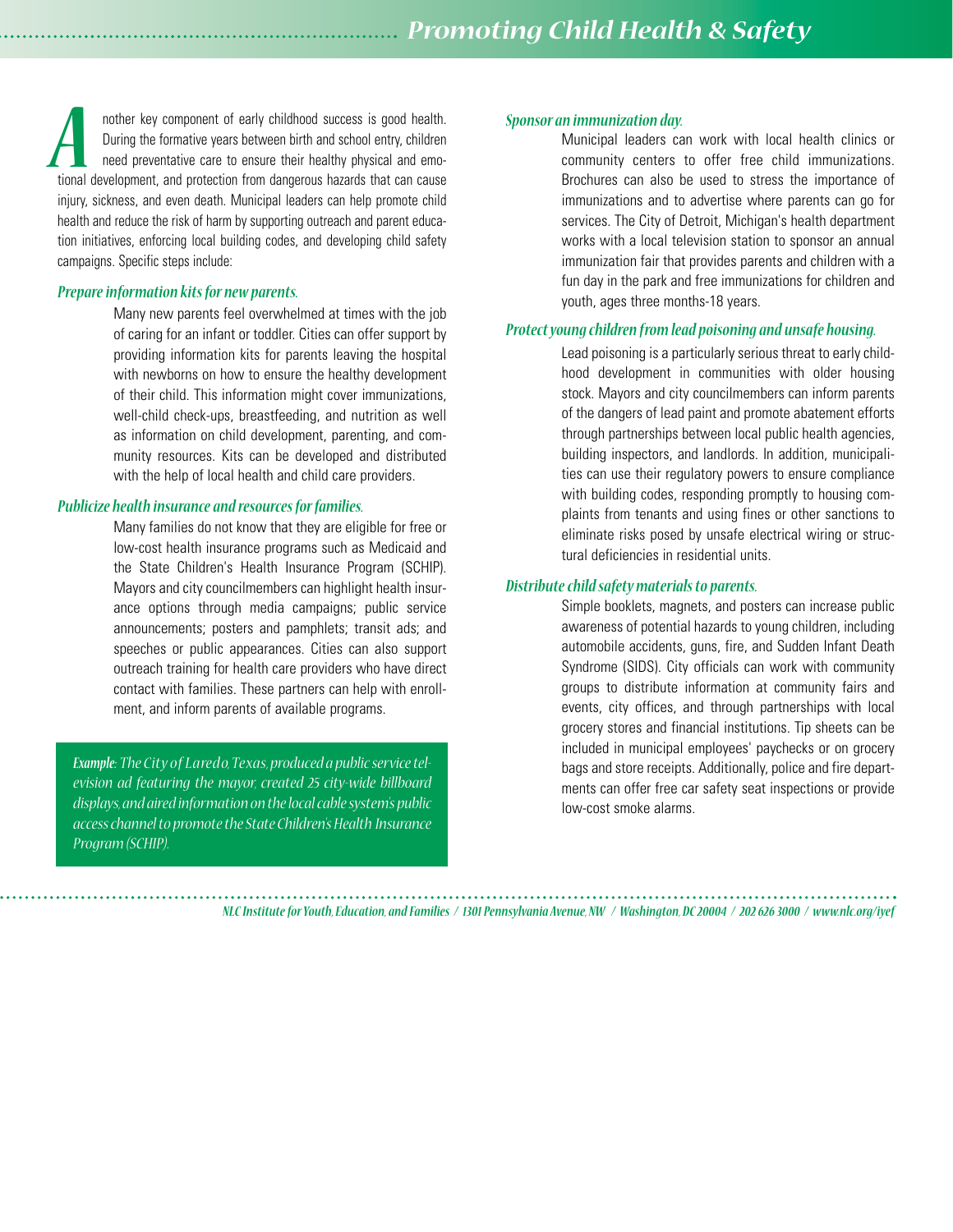hen children have access to high-quality early learning environments, they are more likely to develop the social and cognitive skills they need to enter kindergarten ready to learn and to suc-Then children have access to high-quality early learning environ-<br>ments, they are more likely to develop the social and cognitive<br>skills they need to enter kindergarten ready to learn and to suc-<br>ceed in school. Municipal tion programs in their community and improve the quality of early learning opportunities in the following ways:

#### *Sponsor family literacy activities.*

Family reading programs at local libraries or in other community settings are one effective way to increase early learning programs available to families and their children. The City of Monrovia, California, provides a variety of early literacy activities through the public library, including: storytelling sessions; reading clubs for children ages 3-6, where parents read aloud to their children; and field trips to the library by local child care centers.

#### *Expand parks and recreation programs for young children.*

Many city recreation departments tend to focus primarily on school-age children. However, even children who cannot yet walk or talk can benefit from stimulating music, art, and movement activities. Cities can augment regular parks and recreation programming to include classes where parents are encouraged to engage in early learning activities with their young children.

## *Launch new preschool or Head Start programs. Support and reward professional development.*

Mayors and city councilmembers can take the lead—or serve as important partners—in local efforts to create new early learning programs. Some cities, such as Albuquerque, New Mexico, receive direct federal funding to run Early Head Start (for pregnant women and children ages 0-3) and Head Start (for children ages 3- 5) programs. Municipal leaders may also consider working with a local school district to secure state or federal resources for preschool programs or other early intervention services.

*Example: In Ja c ks on , Mi ssi ssippi, the city's Early Childhood Development Division sponsors five early childhood centers that are licensed to serve 450 children. Funding has been secured to serve approximately 340 at-risk children at the centers. To ensure that the centers are effectively preparing children for kindergarten, the city also conducts evaluations (including one-on-one testing, interviews with teachers, and observation of students) through its "Tracking the Graduates" program.*

#### *Build support networks for child care providers.*

Child care providers often work long hours with low pay and have few opportunities to learn new child development skills. This is a particular problem for those who work from home, such as family day care providers or informal caregivers such as neighbors or relatives. Support networks sponsored or funded by municipal governments can help relieve stress and provide opportunities for caregivers to learn from one another. These networks also provide vehicles for the provision of more formal training or pooled purchasing of supplies or employee benefits.

#### *Provide wage supplements and retention grants.*

According to the Foundation for Child Development, the average wage nationally for early care and education workers is \$6.61 per hour—less than that of parking lot attendants and food servers. Publicly-funded wage supplement programs can provide funding to early childhood workers or child care programs to increase wages above what centers (or families) could otherwise pay. Grants frequently vary in size based on the caregiver's position, level of education/training, and child care experience. In San Francisco, the WAGES *Plus* program provides funding to child care centers to raise the salaries of their staff up to or above the wage floors set by the program.

Professional development programs can help ensure that providers have the resources and incentives to get advanced training in early childhood development and education. One of the best-known programs of this sort is the Teacher Education and Compensation Helps (TEACH) model that was started in North Carolina and has spread to many other states, but other communities have developed a range of similar programs as well. These programs provide funding for tuition, travel, and paid release time. As providers receive more training, they are rewarded with increased wages or bonuses. Municipal funding and leadership can play an important role in getting such programs off the ground.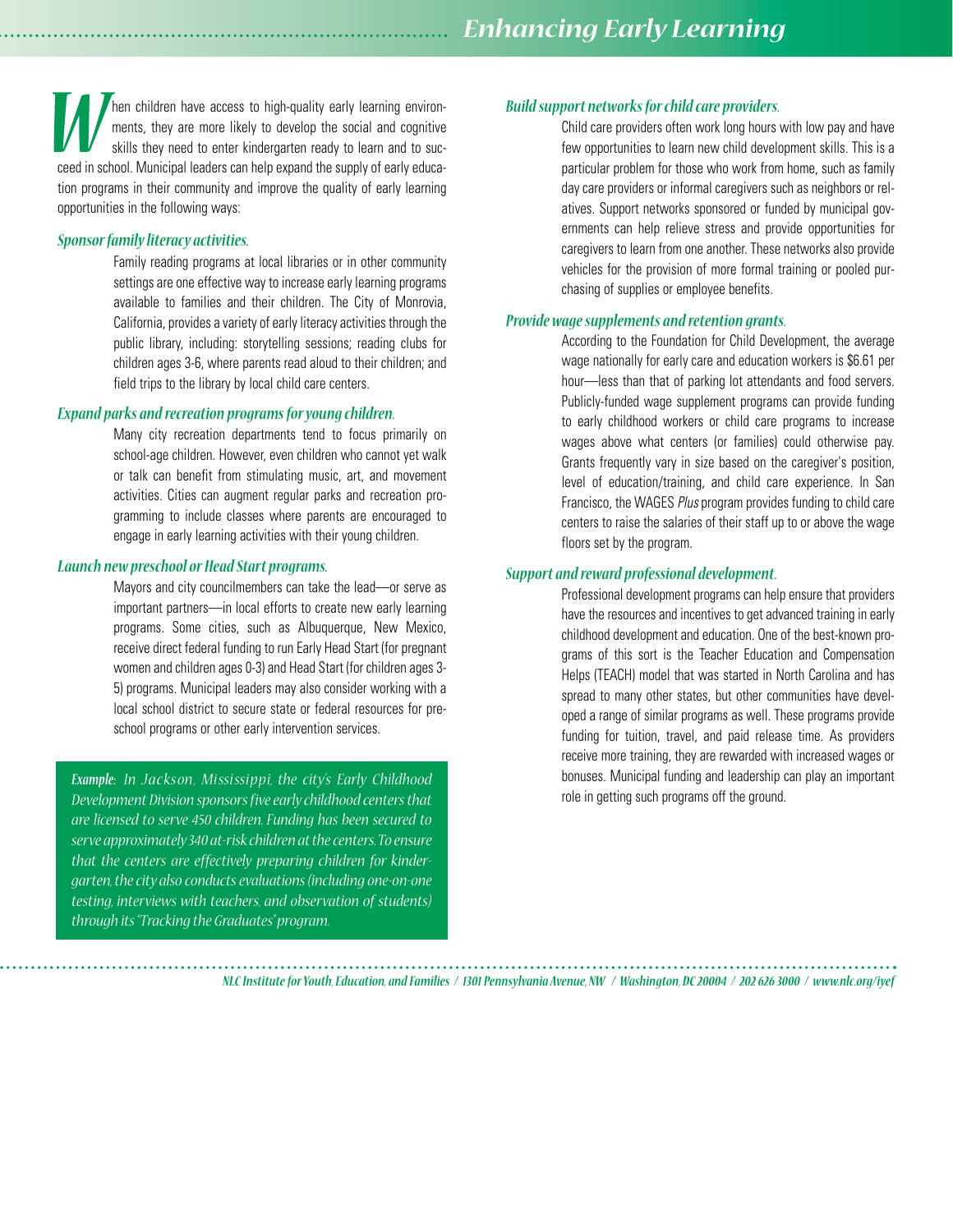n order to be both responsible parents and reliable employees, working parents must have access to quality and affordable child care. In many communities, however, difficulties in finding, paying for, and getting to quality child care impede parents' ability to work. Municipal leaders can help address these barriers in the following ways: *I Develop creative partnerships to fill service gaps.*

#### *Provide information about available child care.*

Local child care resource and referral (CCR&R) agencies play vital roles in collecting information about child care arrangements in the community and helping parents find appropriate care for their children. CCR&Rs also provide information about eligibility requirements for child care subsidies, licensing rules, and child care quality so that parents can make more informed choices. Some municipalities operate the local CCR&R or provide funding to support key services. City officials can also advertise CCR&R programs through city offices and community facilities.

#### *Build the supply of child care.*

Cities and towns have used a wide range of funding sources to help build new child care facilities, including federal Community Development Block Grant (CDBG) and public housing funds as well as local tax revenues. Direct grants, donated space in city-owned buildings, and revolving loan funds can also provide much-needed assistance to start new child care programs. Municipalities can promote private development by providing incentives or requiring local developers to include child care facilities in their plans.

#### *Review zoning regulations for family child care.*

Local zoning policies can make it difficult or impossible for residents to provide family child care services in their homes. Mayors and other city officials can modify zoning or licensing requirements to facilitate the development of new child care programs in previously off-limits commercial or residential areas. For example, in Philadelphia, Pennsylvania, the mayor established an Office of Child Care, which in its first year worked with the city council to remove zoning barriers for family child care programs in local neighborhoods.

Because Head Start and pre-kindergarten programs are often offered only part-day during a portion of the year, many working parents forgo these high-quality options in order to obtain full-day, full-year care. City officials can address this problem by linking early learning programs with child care providers that offer "wraparound" care during uncovered portions of the day or year. Additionally, many communities face shortages of child care during non-traditional hours (i.e., nights, weekends, and holidays). Municipal leaders can facilitate partnerships between child care providers and local employers operating on such schedules that may be willing to help cover the additional costs of evening or weekend care.

#### *Address transportation barriers.*

Many families struggle to get to and from child care facilities. Mayors and city councilmembers can work with regional transit agencies to overcome transportation barriers by modifying bus routes, offering van or shuttle service to underserved areas, and by providing funding for fare vouchers or discounted transit passes. Establishing child care facilities at transit hubs can also alleviate transportation difficulties. For example, in San Jose, California, the Tamien Child Care Center is located at a joint CalTrain and Light Rail station so parents can drop off their children at the center and then ride public transit to their final destination.

#### *Make child care more affordable.*

Municipal leaders can support the use of general funds for child care subsidies to families who do not qualify for federal or state government assistance but still cannot afford quality care. City officials can also encourage local businesses to provide low-cost, on-site child care, or set up a public-private fund for "early learning scholarships" to support children's attendance in high-quality programs. Finally, mayors and city councilmembers can lobby for increased state and federal funding for child care subsidies to working families.

*Example: The City of Madison , W iscon si n, provides child care tuition assistance to low-income parents who are working, looking for work, or going to school. The program benefits families with incomes too high to qualify for state or county assistance. To emphasize quality, the vouchers can only be used at city-accredited child care centers.*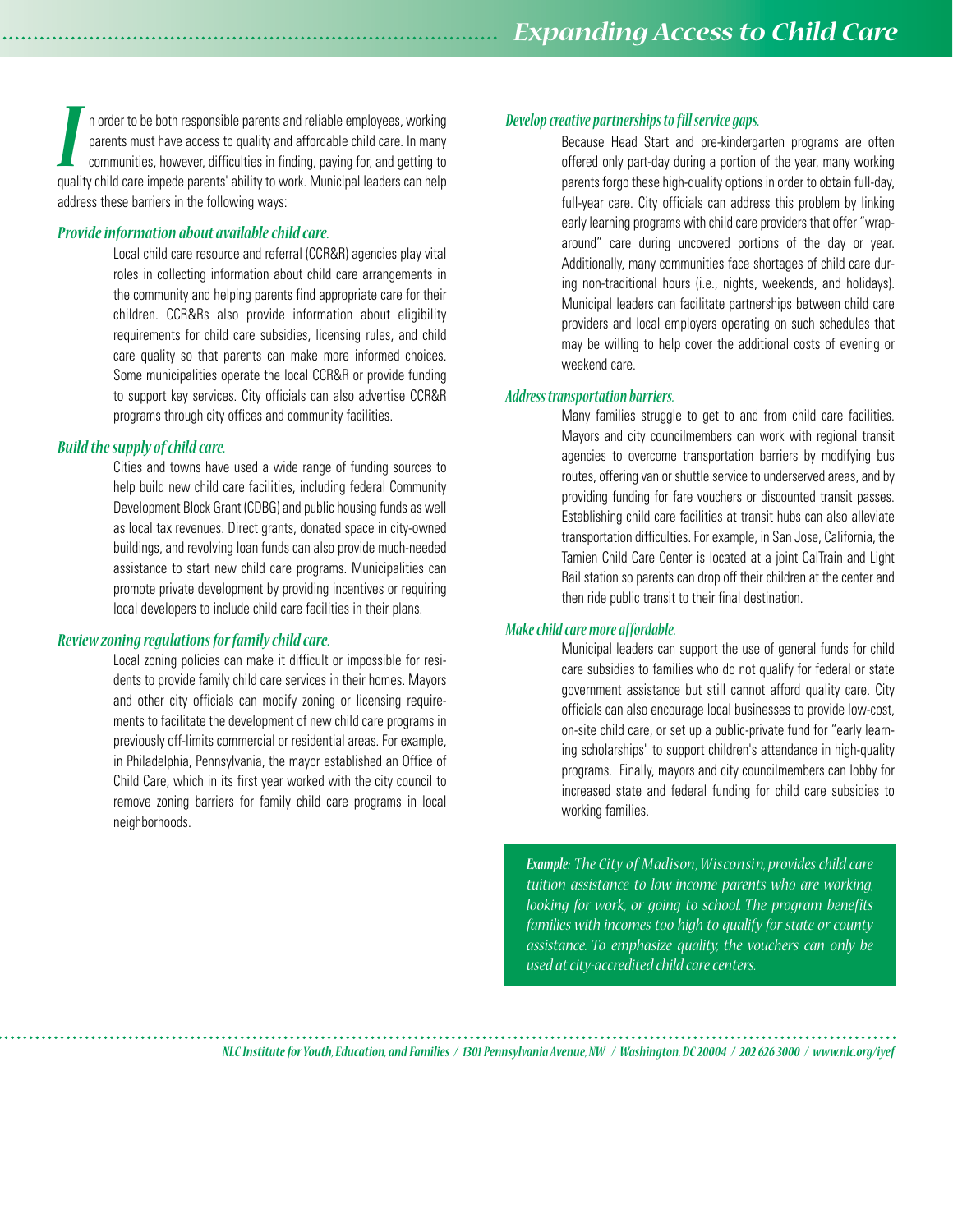#### *Aspen, Colorado: Targeting Local Revenue (Pop. 5,914)*

The City of Aspen is one of a handful of municipalities that have a dedicated local tax for early childhood programs. With revenues from the .45% Affordable Housing/Day Care Sales Tax, Aspen funds the "Kids First" Childcare Resource Department, which administers a financial aid program to help defray the costs of child care to eligible families enrolled with licensed child care providers. For example, over \$190,000 was allocated to the financial aid program in 2002, helping more than 70 families meet their child care costs. Additional grant funding supports infant and toddler programs and provides professional development money and bonus incentives for early childhood providers. Contact: Shirley Ritter, Kids First, (970) 920-5363.

#### *Austin, Texas: Improving Quality(Pop. 656,562)*

To improve child care quality in the community, the City of Austin has funded several initiatives recommended by the Austin Child Care Council including: a resource center with materials and training for child care providers and parents; one-on-one consulting for administrative and caregiving staff of child care centers and family day care homes; a wage supplement program for early childhood teachers who work at high-quality, accredited facilities; funding for tuition, books, and small stipends for teachers to attend child development classes; and a "Master Teacher" demonstration program to recognize top teachers and test innovative curricula. Additionally, a city grant to a nonprofit helped create a Child Care Career Center that recruits and provides training to new child care professionals. Contact: Angelica Santacruz, Early Childhood Services Office, (512) 972-5028.

#### *Deerfield Beach, Florida: Sponsoring Early Learning(Pop. 64,583)*

The City of Deerfield Beach provides the space for and helps support an early learning program, the NE Focal Point Intergenerational Child Care Center that is housed on-site with three adult senior care programs. Child care staff salaries come primarily from parent fees, but teachers at the center are considered city employees and therefore receive city health insurance and other fringe benefits, including a 401(K) retirement plan to which the city contributes on behalf of the teachers. Contact: Vice Mayor Gwendolyn Clark-Reed, (954) 480-4262.

#### *Hampton Roads, Virginia: Engaging in Regional Efforts*

In Southeast Virginia, local elected officials of 17 cities and counties joined other key regional stakeholders to form an economic development coalition called the Hampton Roads Partnership. This partnership recognized that the success of young children is critical to workforce development and launched an early childhood initiative called Square One in 1999. Square One's key objectives include: 1) reporting on the well-being of children ages birth to 5 in Hampton Roads; 2) identifying and promoting programs and practices that increase healthy births and school readiness; and 3) offering regional-level training and networking opportunities for leaders and staff who provide early childhood services. In August 2001, Square One launched the Hampton Roads Ready to Read Initiative, which provided planning funds and technical assistance to nine localities to develop community action plans aimed at increasing the number of children who begin kindergarten ready to read. The cities involved in the partnership have contributed resources and funding to continue Square One's work throughout the region. Contact: Rebecca Fishkin, Square One, (757) 552-0293, www.sqone.org.

#### *Lansing, Michigan: Providing Parent Resources(Pop. 119,128)*

Under the leadership of the Mayor, the City of Lansing, the Ingham Intermediate School District, and Ingham County officials joined forces in February 2001 to create the *All Children Connected to Succeed (ACTS)* program. This program is funded by a \$3.9 million grant from the Michigan Department of Education combined with an additional \$1.5 million in in-kind donations and local funding from the City of Lansing, area school districts, nonprofit organizations, and others. Families with preschool-age children who join the program gain access to services such as home visitations; developmental screening; parent-child playgroups; and parent group meetings. Additionally, a resource guide provides parenting advice, materials on child growth and development, and connections to community activities and resources. Contact: Lynne Martinez, Capital Area Youth Alliance, (517) 319-2121.

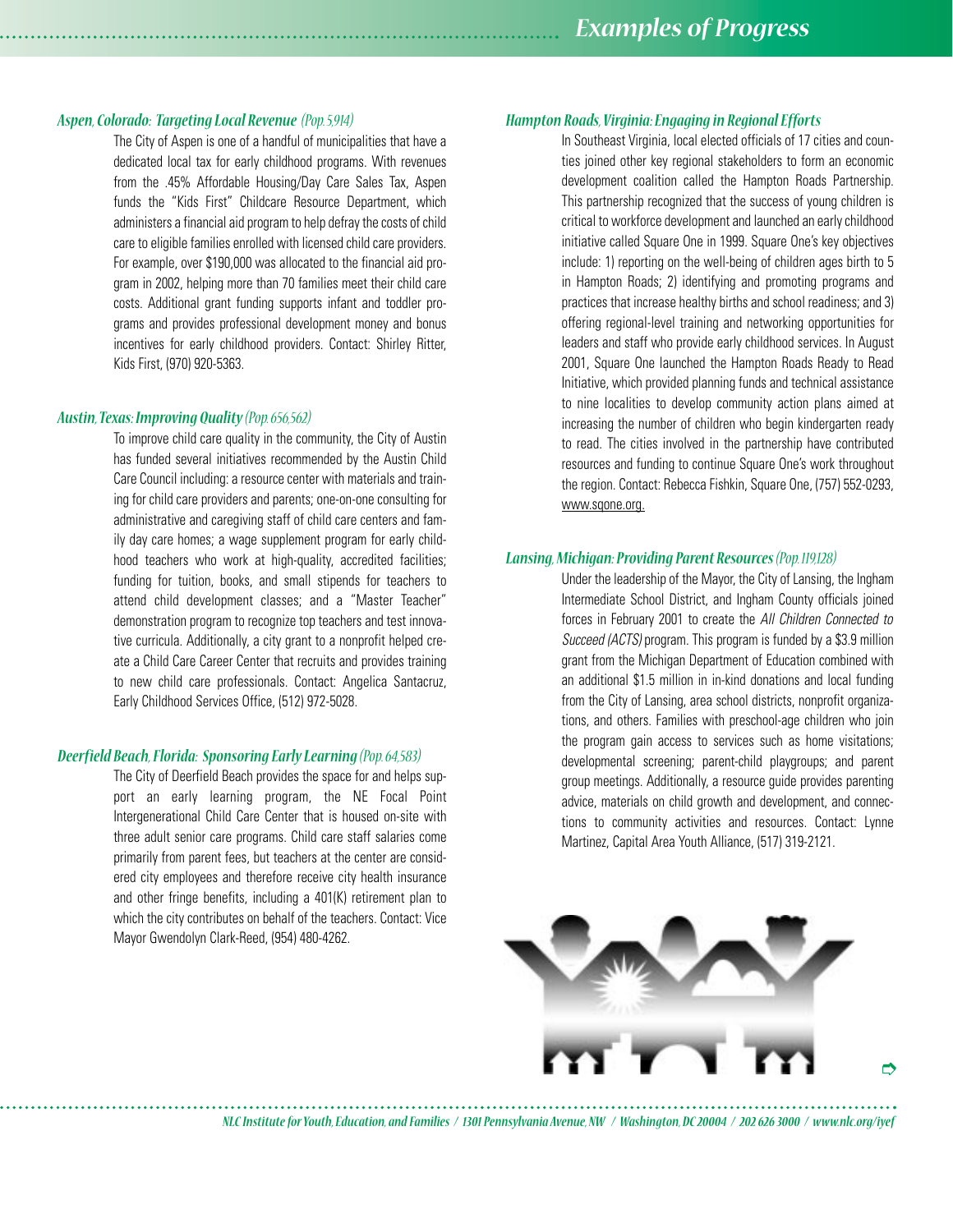#### *Monrovia, California: Utilizing Public Libraries (Pop. 36,929)*

Working through the public library system, the City of Monrovia supports early literacy activities for young children and their families. Some key activities provided by the library include: a "Time for Two's" Story Hour for toddlers and their parents; a "Munchkin" Story Hour for children ages 3-5 with a craft program related to the theme of the story; and "Pajamania," an evening story time geared to children ages 4-7. Once a month, parents who are being tutored in basic literacy or ESL have a special session to help increase their comfort level with reading to their preschool children. Contact: Melinda K. Steep, Senior Librarian, (626) 256-8254.

## *New Haven, Connecticut: Conducting Comprehensive Planning*

#### *(Pop. 123,626)*

The Mayor of New Haven and the Superintendent of Schools established the Mayor's Task Force on Universal Access to Early Care and Education in September 2000 to develop a plan to ensure that all New Haven children arrive at kindergarten with the skills and support they need to be successful. A resource team of more than 60 people with expertise in early childhood education, child development, and family support advises the 18-member task force. The key goals of the task force include: increasing the supply of preschool, infant, and toddler care; improving the quality of care both in centers and in home-based care; establishing a funding collaborative to explore strategies for financing early care and education; and expanding the existing school readiness council. Work to implement the plan has resulted in: hiring a child care specialist to monitor the quality in all daycare settings in New Haven; increasing the number of child care slots by 123 in the last year; and the distribution of toolkits to unlicensed child care providers to help them improve their quality and obtain licensure. Sheila Allen Bell, Office of the Mayor, (203) 946-7909.

#### *San Francisco, California: Supporting Early Childhood Teachers (Pop. 776,733)*

In an effort to increase wages and reduce staff turnover in child care centers, the San Francisco Department of Human Services established the WAGES Plus program (Wage Augmentation Funding for Entry-level Staff Plus). City funding enables eligible centers to raise the wages of staff earning less than the wage floors established by the program (up to \$17.05 per hour). A survey of participating centers showed that approximately threequarters of the centers reported improved retention, and 82 percent felt that teacher morale improved. The positive response and support of the San Francisco child care community led to the development and implementation of WAGES + Family Child Care, a family child care version of the WAGES Plus model, in Spring 2002. Contact: Elise Crane, San Francisco Department of Human Services, (415) 557-5671.

#### *San Jose, California: Establishing Quality Standards(Pop. 894,943)*

The City of San Jose has developed two program quality tools for use by both centers and family child care homes: 1) the Program Quality Standards, a list of program quality review instruments and measures that are recognized and accepted locally and nationally; and 2) the Ready For Kindergarten (RFK) criteria and assessment tool, which is consistent with State of California standards and recommendations. The city offers capital improvement grants to organizations that meet specific early care and education quality criteria. In 2001-2002, San Jose began implementing the RFK standards in 21 pilot sites serving 160 children. Additionally, the mayor and the city council recently approved "Investment in the Future—San Jose's Early Care and Education Strategic Plan 2002-2006" and allocated \$15 million to implement the plan's key goals that include: expanding the supply of quality child care; creating a public awareness campaign on early care and education issues; and integrating the city's strategic plan with local, state and national initiatives in order to increase resources and ensure a comprehensive service delivery system. Contact: Angel Rios, Jr., Office on Child Care, (408) 392-6750.

### *Seattle, Washington: Leveraging Funding for Early Learning*

#### *(Pop. 563,374)*

In 1990, the City of Seattle passed the Families and Education Levy. This property tax levy has collected \$69 million over seven years and has been a significant source of funding for early childhood programs run through the city's human services department. The city also provides funding to a nonprofit organization that facilitates business-child care partnerships, allowing local employers to contribute funding, supplies, equipment, or pro-bono services to a local child care program. Finally, Seattle has leveraged philanthropic funding through an innovative "Opportunity Fund." For every \$2 contributed to the fund by an association of philanthropies in the Northwest for any element of the city's child care "Blueprint for Change," the city invests \$1 in matching funds (up to a set limit). Contact: Janet Staub, Division of Family & Youth Services, (206) 386-1141.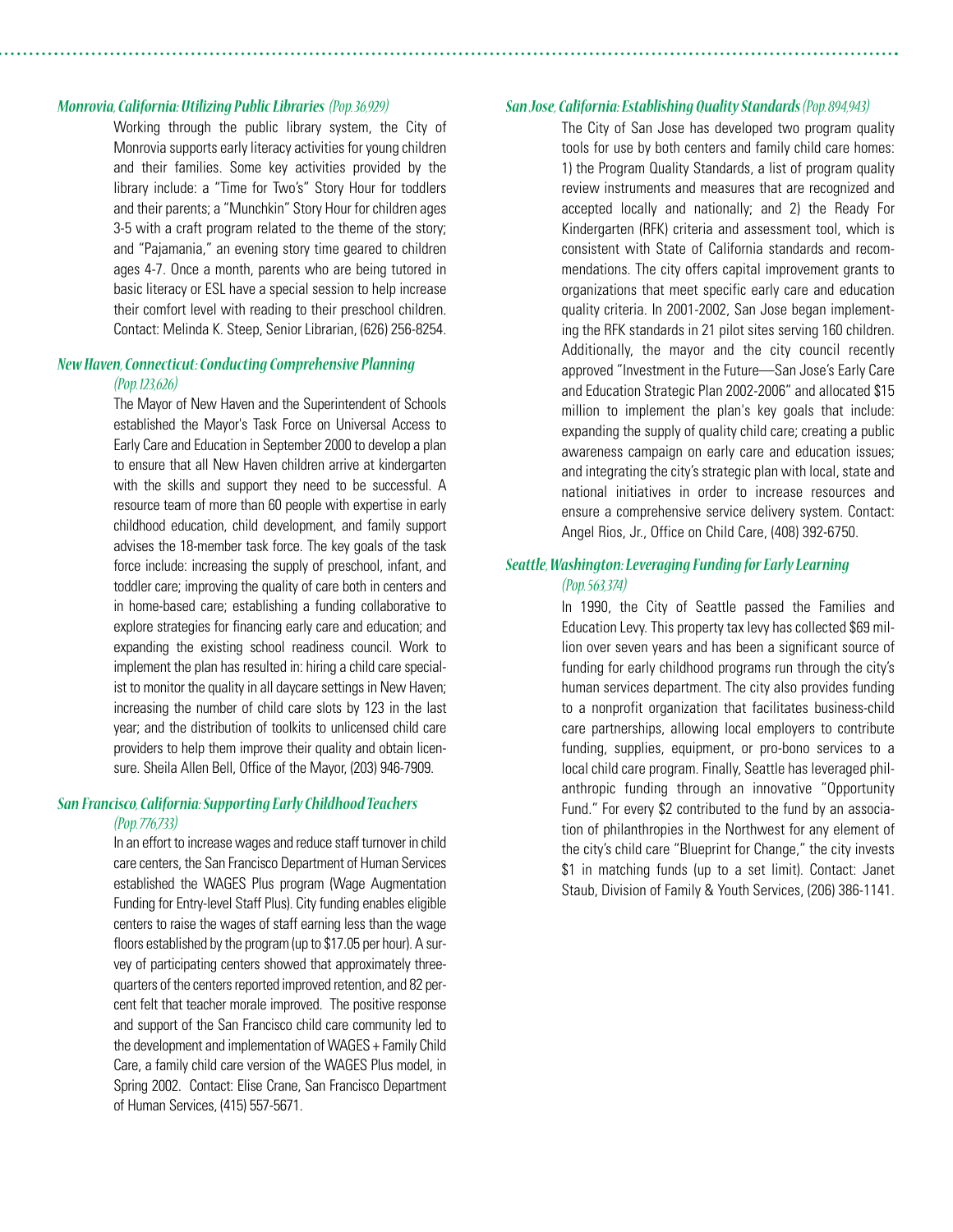#### *Brain Development*

Research shows that much of the brain's growth occurs during the first few years of life.

- $\diamond$  A child's brain grows to more than 90 percent of its adult size by the age of three.
- ✧ Connections in the brain, called synapses, provide a foundation for future learning. An eight-month-old may have 1,000 trillion synapses in his or her brain, but as "pruning" occurs, unused connections are eliminated, and this number drops to half that total by age 10. Early experiences not only determine which synapses are retained, but can also cause the final number of connections to increase or decrease by as much as 25 percent.

#### *Child Health and Well-being*

Prenatal care in the first trimester is essential in identifying highrisk pregnancies and ensuring proper nutrition. After birth, proper health care, such as immunizations and well-child appointments, is important to continued healthy development.

- $\diamond$  17 percent of children were born to mothers who did not receive prenatal care in the first three months of pregnancy in 2000.
- $\Diamond$  7.6 percent of babies were born with low-birth weight in 2000, putting them at risk of developmental disabilities, hearing and visual difficulties, and long-term illness.
- $\Leftrightarrow$  Almost a quarter (23 percent) of children were not fully immunized by the age of two in 2001.
- $\diamond$  12 percent of all children in 2001 did not have health insurance, and therefore may not receive adequate health care.

#### *Early Learning Experiences*

Several rigorous research studies—including the Abecedarian study in North Carolina and the Perry Preschool project in Ypsilanti, Michigan—have demonstrated that comprehensive, high-quality early educational intervention can have a dramatic impact on academic and social outcomes for children. At-risk children who received these early childhood services:

- $\Leftrightarrow$  Had higher scores on cognitive, reading, and math tests, with the differences evident into early adulthood;
- $\diamond$  Were more than twice as likely to attend a four-year college and to delay parenthood; and
- $\Diamond$  Were five times less likely to be chronic lawbreakers as adults than those who did not.
- $\diamond$  For every \$1 invested in quality early childhood programs, there is a long-term benefit of \$7 in public savings by increasing the likelihood that children will stay in school and become employed, and by reducing dependence on welfare and arrests for criminal activity.

#### *Working Parents*

- Sixty-five percent of mothers with children younger than six are in the labor force; 59 percent of mothers with infants (under age 1) are working.
- $\Diamond$  12.4 million children under age 5 are in some form of child care each week. That is the equivalent of three out of five young children in America.

#### *Quality and Affordability of Child Care*

- $\diamond$  More than 10 percent of care centers in the United States provide care that jeopardizes children's health, safety, and development. Among family-based child care programs, nearly a third provide harmfully low-quality care.
- Only one in seven U.S. child care centers provide good quality care, and only about one in ten home-based child care providers were actually enhancing the growth and development of children.
- $\diamond$  Full day child care easily costs \$4,000 to \$10,000 per year at least as much as college tuition at a public university. However, more than one out of four families with young children earns less than \$25,000 a year.

#### *School Readiness*

- $\diamond$  More than one-third of children entering kindergarten are unprepared for school challenges.
- $\diamond$  Of every 100 children who leave first grade as poor readers, 88 still will be poor readers at the end of third grade, limiting their chances of academic and future workforce success.
- $\Diamond$  Three-fourths (75 percent) of unemploved adults have reading or writing difficulties.

*Key sources: Federal Interagency Forum on Child and Family Statistics; Children's Defense Fund; Child Trends; National Research Council; US Census Bureau.*

 $\Rightarrow$ 

*Julie Bosland, program director for early childhood and family economic success at NLC's Institute for Youth, Education, and Families, served as the principal author of this kit. Kirsta Millar and Abby Hughes Holsclaw conducted research and drafted substantial portions of the kit's text. Audrey M. Hutchinson and John E. Kyle provided helpful comments based on early drafts, and Clifford Johnson, the Institute's executive director, provided overall editorial direction. Jan Hammett and Susan Chamberlain were responsible for the kit's design and layout.* 

*Preparation and distribution of this action kit were made possible by a grant from the David and Lucile Packard Foundation. The Annie E. Casey Foundation provides financial support for many aspects of the Institute's work, including the action kit series of which this publication is a part.*